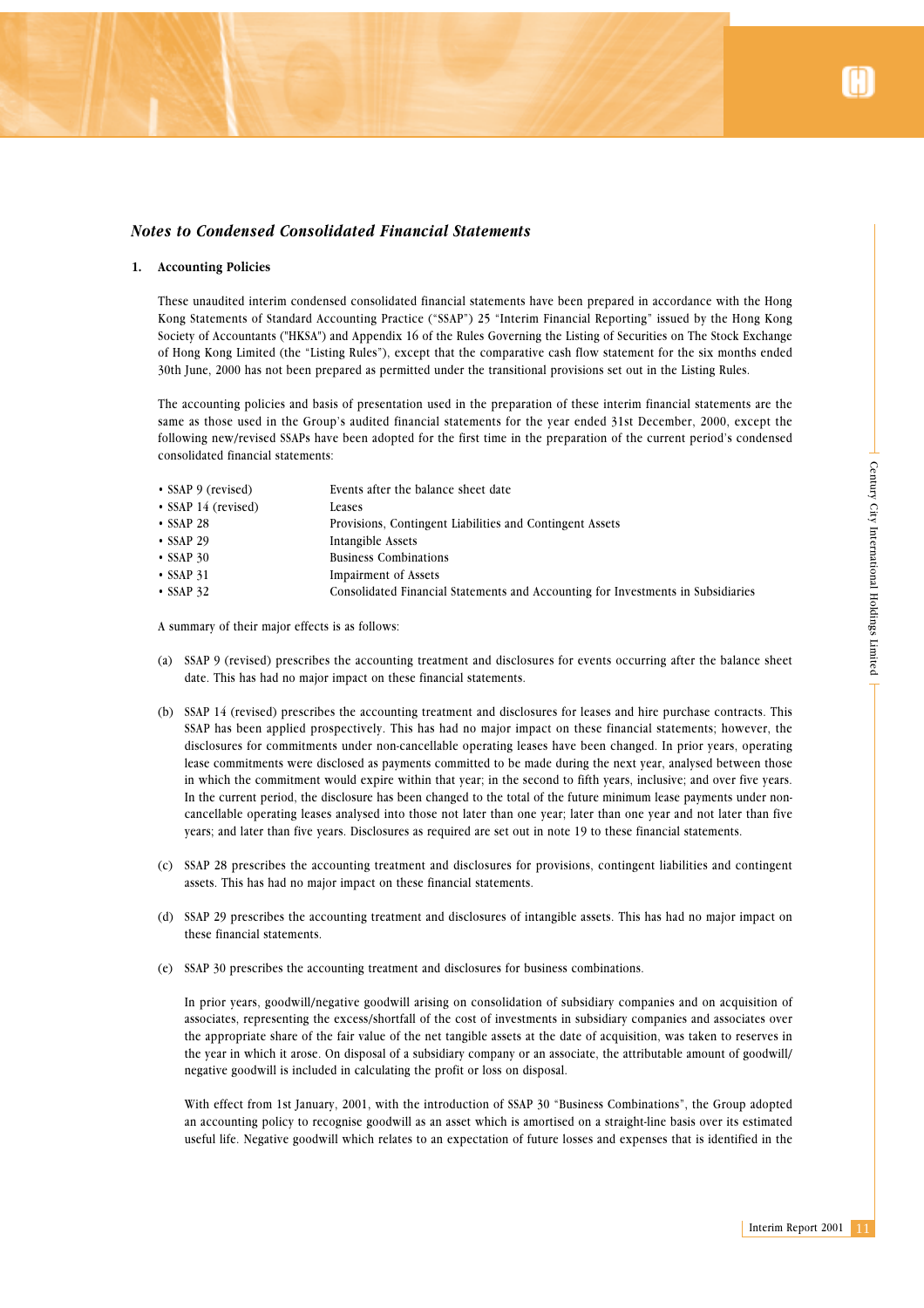plan of acquisition and can be measured reliably, but which has not yet been recognised, is recognised in the profit and loss account when the future losses and expenses are recognised. Any remaining negative goodwill, not exceeding the fair values of the non-monetary assets acquired, is recognised in the profit and loss account over the weighted average useful life of those non-monetary assets that are depreciable/amortisable. Negative goodwill in excess of the fair values of the non-monetary assets acquired is recognised immediately in the profit and loss account. On disposal of a consolidated controlled enterprise, any attributable amount of purchased goodwill not previously amortised through the profit and loss account is included in the calculation of the profit or loss on disposal.

The Group has taken advantage of the transitional provisions in SSAP 30 and the goodwill/negative goodwill that arose from acquisitions prior to 1st January, 2001, which has been previously eliminated against/taken to reserves, has not been retrospectively restated under the new accounting policy. Therefore, goodwill arising on acquisitions prior to 1st January, 2001 is held in reserves and will be charged to the profit and loss account at the time of disposal of the subsidiary companies/associates, or at such time as the goodwill is determined to be impaired. Negative goodwill arising on acquisitions prior to 1st January, 2001 is held in reserves and will be credited to the profit and loss account at the time of disposal of the relevant subsidiary companies/associates.

12 Interim Report 2001<br>
12 Interim Report 2001<br>
12 Interim Report 2001<br>
12 Interim Report 2001 (f) SSAP 31 requires enterprises to consider whether assets are carried in excess of their recoverable amounts and prescribes the accounting treatment for any resulting impairment losses. This also applies to goodwill eliminated against reserves in accordance with the provisions of Interpretation 13 issued by the HKSA. As the Group had not previously followed a policy of recognising impairment losses in respect of goodwill written off against reserves, implementation of SSAP 31 is treated as a change in accounting policy in accordance with SSAP 2 and is applied retrospectively in accordance with the transitional provisions of SSAP 30 and the comparatives presented have been restated to conform to the change of accounting policy.

The Group has performed an assessment of the fair value of its assets, including the related goodwill that had previously been charged to reserves. As a result, the goodwill arising from the acquisitions of certain subsidiary companies in 1998 was determined to have been impaired as at 31st December, 2000. The effect of this change in the accounting policy is to increase the accumulated losses and the capital reserve as at 1st January, 2001 by HK\$156.5 million. There is no attributable tax effect in respect of the prior year adjustments.

(g) SSAP 32 prescribes the accounting treatment and disclosures in the preparation and presentation of consolidated financial statements. This has had no major impact on these financial statements.

#### **2. Corporate Update and Basis of Presentation**

As more fully explained in the audited consolidated financial statements for the year ended 31st December, 2000, the Group, including Paliburg Holdings Limited ("PHL"), a listed subsidiary company of the Group, and its subsidiary companies ("PHL Group"), has been encountering liquidity problem since October 1998. The Group continues to work with its financial adviser with a view to replacing the existing informal standstill arrangement with its financial creditors by a debt restructuring and/or settlement proposal (the "Debt Restructuring"). However, the Debt Restructuring will, to a significant extent, depend on the successful outcome of the Bonds Settlement which is further explained below.

In February this year, PHL Group defaulted in the payment of the exchangeable bonds, which caused cross-default to the convertible bonds. The total amount outstanding under the two bonds, including premium and interest payable, amounted to approximately HK\$3,557.2 million as at 30th June, 2001. PHL Group is in active negotiations with the bondholders with a view to settling a consensual proposal for the settlement of the two outstanding bonds (the "Bonds Settlement"). On the other hand, the contemplated bilateral arrangements with PHL Group's other financial creditors have now mostly been agreed in principle or are being finalised (the "Bilateral Facilities Arrangements").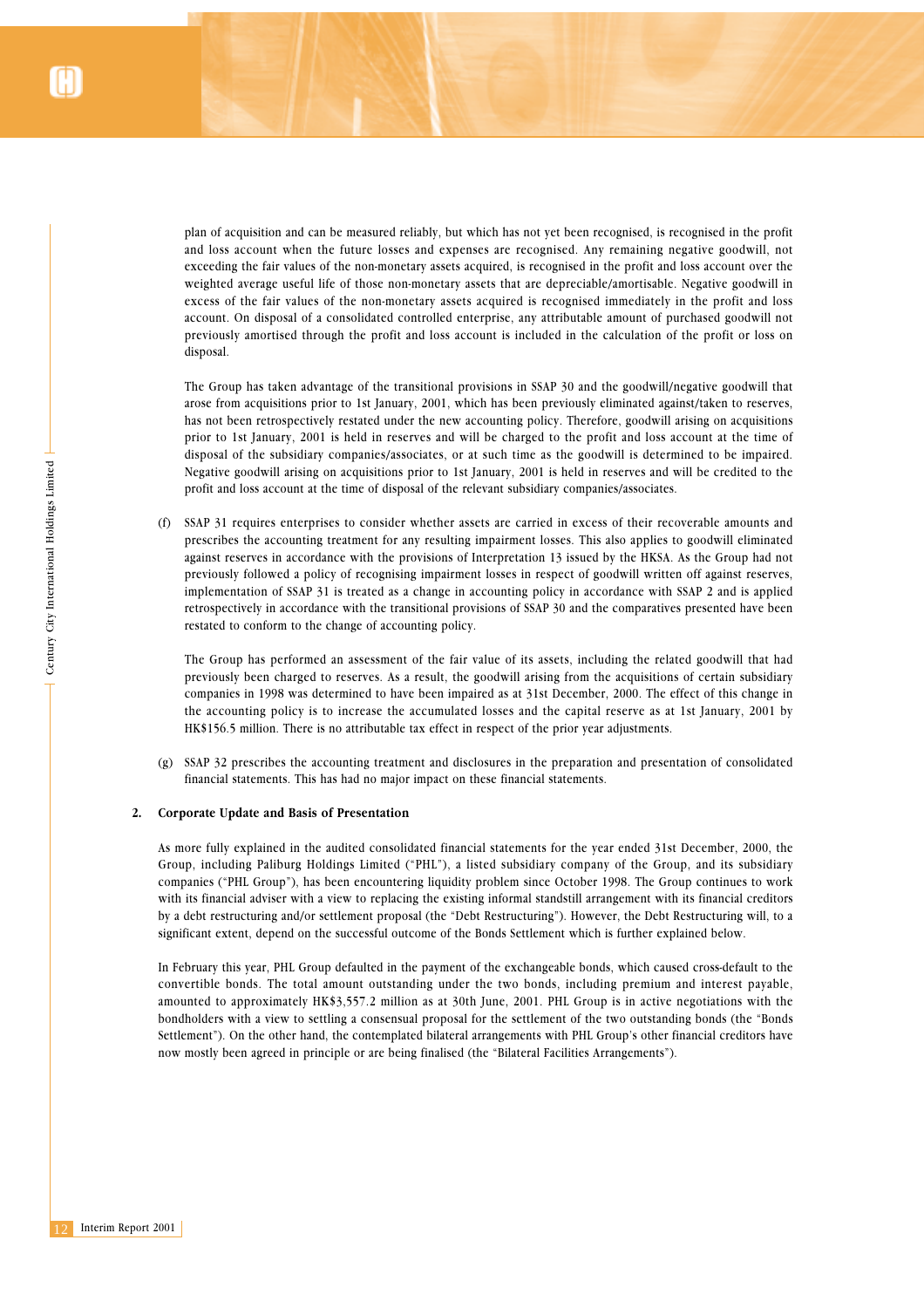

As previously disclosed, certain loan covenants of Regal Hotels International Holdings Limited ("RHIHL"), another listed subsidiary company of the Group, and its subsidiary companies ("RHIHL Group") for the maintenance of financial ratios under certain loan agreements have not been complied with. The total outstanding loans (the "Loans") affected in this manner amounted to HK\$4,901.6 million as at 30th June, 2001. RHIHL Group continues to hold discussions with the lenders of the Loans with a view to securing their on-going support and their agreement to not exercising their rights to declare the Loans immediately due and repayable. Despite such non-compliance, to date, no notice (the "Declaration Notice") has been served to RHIHL Group to declare the Loans immediately due and repayable.

In order to improve its cash flow and financial position, PHL Group, including RHIHL Group, is actively working on the disposal of certain of its identified assets (the "Disposals"). Furthermore, RHIHL Group is also considering alternative financing arrangements including, but not limited to, (i) negotiating with certain potential lenders with respect to a refinancing arrangement for certain of the Loans; and (ii) obtaining additional working capital funds through equity issues (collectively, the "Financing Arrangements").

Saals and<br>
Directors<br>
Enture.<br>
Enture.<br>
Entancial<br>
Edited to<br>
Propriate<br>
Edited to<br>
Propriate<br>
Simple Theory 2001<br>
The Sample Propriate<br>
Sample Theory 2001<br>
The Sample Transfer<br>
Contract Transfers<br>
The Sample Transfers<br>
Th On the bases that the Debt Restructuring, the Bonds Settlement, the Bilateral Facilities Arrangements, the Disposals and the Financing Arrangements will be successful, and no Declaration Notice will be served to RHIHL Group, the Directors consider that the Group will have sufficient working capital to finance its operations in the foreseeable future. Accordingly, the Directors are satisfied that it is appropriate to prepare the interim condensed consolidated financial statements on a going concern basis.

#### **3. Turnover**

In previous years, service charges in respect of the Group's room sales and food and beverage sales were credited to direct staff costs included in the cost of sales. During the period under review, the Group considered it more appropriate to include the service charges in the Group's turnover, to be in line with accounting practice in hotel industry. The comparative amounts of turnover and cost of sales have been restated to conform to the current period presentation.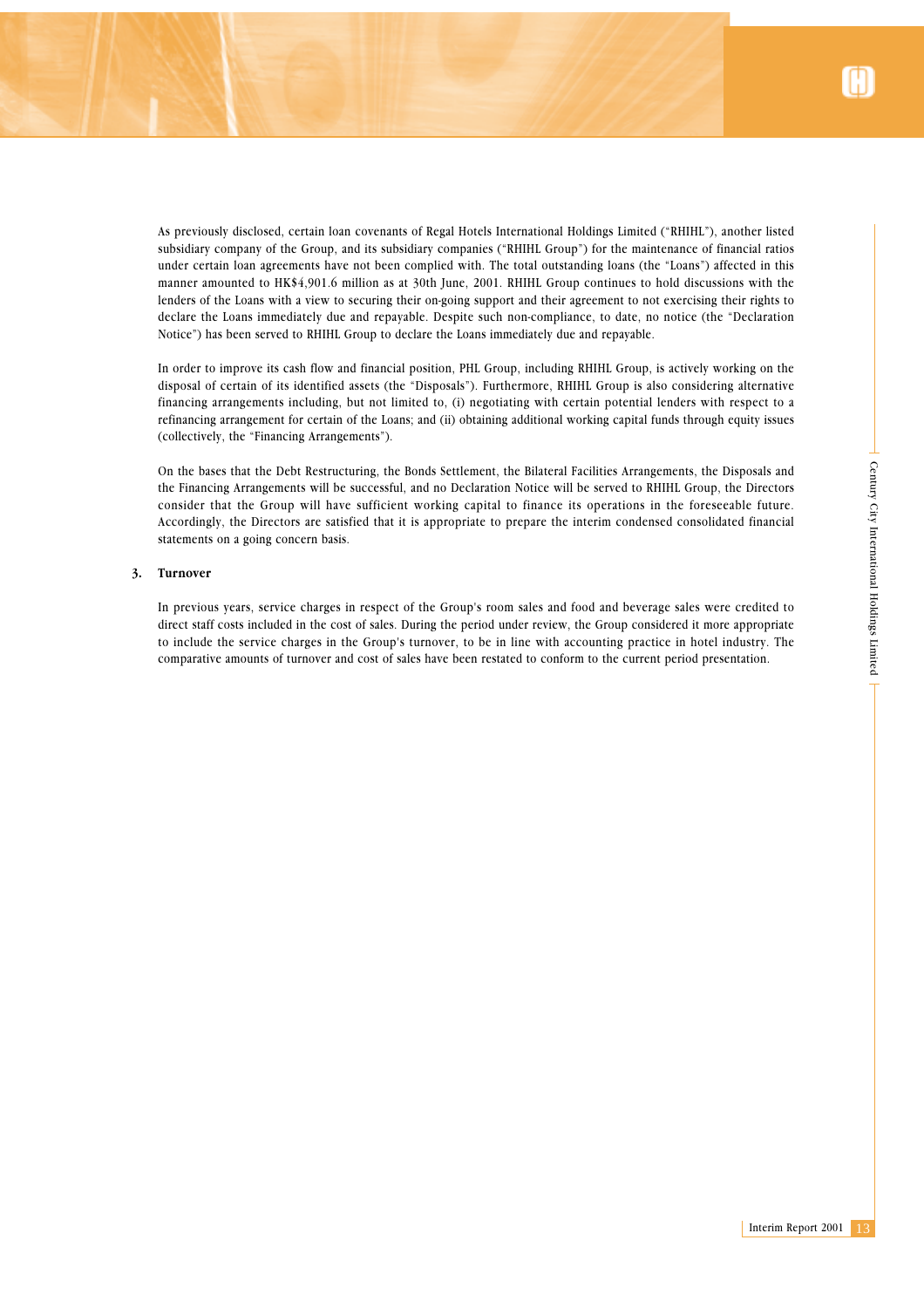# **4. Segment Information**

An analysis of the Group's turnover and contribution to profit from operating activities by principal activity and by geographical location is as follows:

|                                                                                                                                                          | 2001<br>(Unaudited)   | Turnover<br>Six months ended 30th June,<br>2000<br>(Unaudited and<br>restated) | 2001<br>(Unaudited)            | Contribution<br>Six months ended 30th June,<br>2000<br>(Unaudited) |
|----------------------------------------------------------------------------------------------------------------------------------------------------------|-----------------------|--------------------------------------------------------------------------------|--------------------------------|--------------------------------------------------------------------|
|                                                                                                                                                          | HK\$'million          | HK\$'million                                                                   | HK\$'million                   | HK\$'million                                                       |
| By activity:<br>Property investment and<br>management<br>Property development                                                                            | 104.0<br>113.3        | 111.7<br>27.3                                                                  | 49.8<br>(3.3)                  | 44.6<br>(4.8)                                                      |
| Century City International Holdings Limited<br>Construction and construction-<br>related businesses<br>Development consultancy and<br>project management | 75.5                  | 224.8                                                                          | (0.8)<br>(2.3)                 | (2.0)<br>(8.1)                                                     |
| Hotel ownership and management<br>Other operations and investments                                                                                       | 510.8<br>41.5         | 493.9<br>79.7                                                                  | 62.3<br>46.2                   | 61.1<br>431.2                                                      |
|                                                                                                                                                          | 845.1                 | 937.4                                                                          | 151.9                          | 522.0                                                              |
| By geographical location:<br>Hong Kong<br><b>U.S.A.</b><br>Canada<br>Others                                                                              | 774.6<br>55.4<br>15.1 | 856.6<br>63.1<br>17.7                                                          | 159.2<br>(7.3)                 | 467.4<br>58.0<br>3.9<br>(7.3)                                      |
|                                                                                                                                                          | 845.1                 | 937.4                                                                          | 151.9                          | 522.0                                                              |
| An analysis of profit/(loss) on sale of investments or properties of the Group is as follows:                                                            |                       | Six months ended                                                               | 30th June, 2001<br>(Unaudited) | Six months ended<br>30th June, 2000<br>(Unaudited)                 |
| Gain on disposal of listed investments, net<br>Profit/(Loss) on sale of properties                                                                       |                       |                                                                                | HK\$'million<br>27.4<br>(0.3)  | HK\$'million<br>5.6<br>3.5                                         |
|                                                                                                                                                          |                       |                                                                                |                                |                                                                    |
|                                                                                                                                                          |                       |                                                                                |                                |                                                                    |
|                                                                                                                                                          |                       |                                                                                |                                |                                                                    |
| Interim Report 2001                                                                                                                                      |                       |                                                                                |                                |                                                                    |

|                                             | Six months ended<br>30th June, 2001<br>(Unaudited) | Six months ended<br>30th June, 2000<br>(Unaudited) |  |
|---------------------------------------------|----------------------------------------------------|----------------------------------------------------|--|
|                                             | HK\$'million                                       | HK\$'million                                       |  |
| Gain on disposal of listed investments, net | 27.4                                               | 5.6                                                |  |
| Profit/(Loss) on sale of properties         | (0.3)                                              | 3.5                                                |  |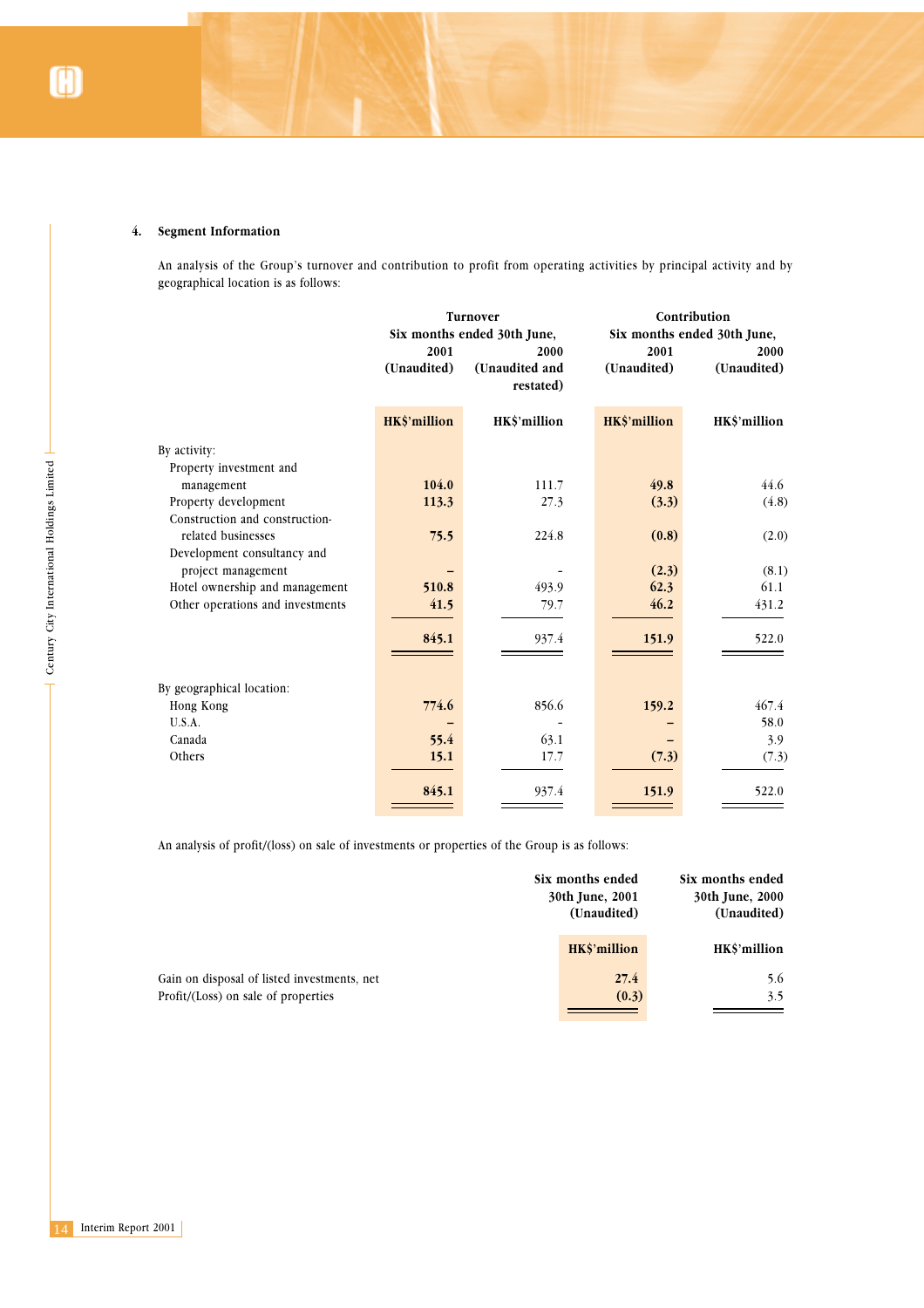# **5. Other Revenue**

Other revenue includes the following major items:

|                                                                                                                     | Six months ended<br>Six months ended<br>30th June, 2000<br>30th June, 2001<br>(Unaudited)<br>(Unaudited) |              |
|---------------------------------------------------------------------------------------------------------------------|----------------------------------------------------------------------------------------------------------|--------------|
|                                                                                                                     | HK\$'million                                                                                             | HK\$'million |
| Interest income<br>Profit on disposal of ordinary shares in a listed<br>subsidiary company arising from exchange of | 33.2                                                                                                     | 39.5         |
| exchangeable bonds                                                                                                  | 64.7                                                                                                     |              |

# **6. Other Operating Income/(Expenses), Net**

| Other Operating Income/(Expenses), Net                                                                                                                                                    |                                                    |                                                    |    |
|-------------------------------------------------------------------------------------------------------------------------------------------------------------------------------------------|----------------------------------------------------|----------------------------------------------------|----|
| Other operating income/(expenses), net, include the following major items:                                                                                                                |                                                    |                                                    |    |
|                                                                                                                                                                                           | Six months ended<br>30th June, 2001<br>(Unaudited) | Six months ended<br>30th June, 2000<br>(Unaudited) |    |
|                                                                                                                                                                                           | HK\$'million                                       | HK\$'million                                       |    |
| Depreciation<br>Loss on disposal of ordinary shares in a listed<br>subsidiary company<br>Loss on disposal of long term listed investments<br>Write back of provision for indemnity given* | (30.7)<br>(8.5)<br>(27.7)                          | (29.8)<br>340.4                                    |    |
| period which, in the opinion of the Directors, better reflects the nature of the transaction, it has been reclassified to<br>other operating income.                                      |                                                    |                                                    |    |
|                                                                                                                                                                                           |                                                    |                                                    |    |
|                                                                                                                                                                                           |                                                    |                                                    |    |
|                                                                                                                                                                                           |                                                    |                                                    |    |
|                                                                                                                                                                                           |                                                    | Interim Report 2001                                | 15 |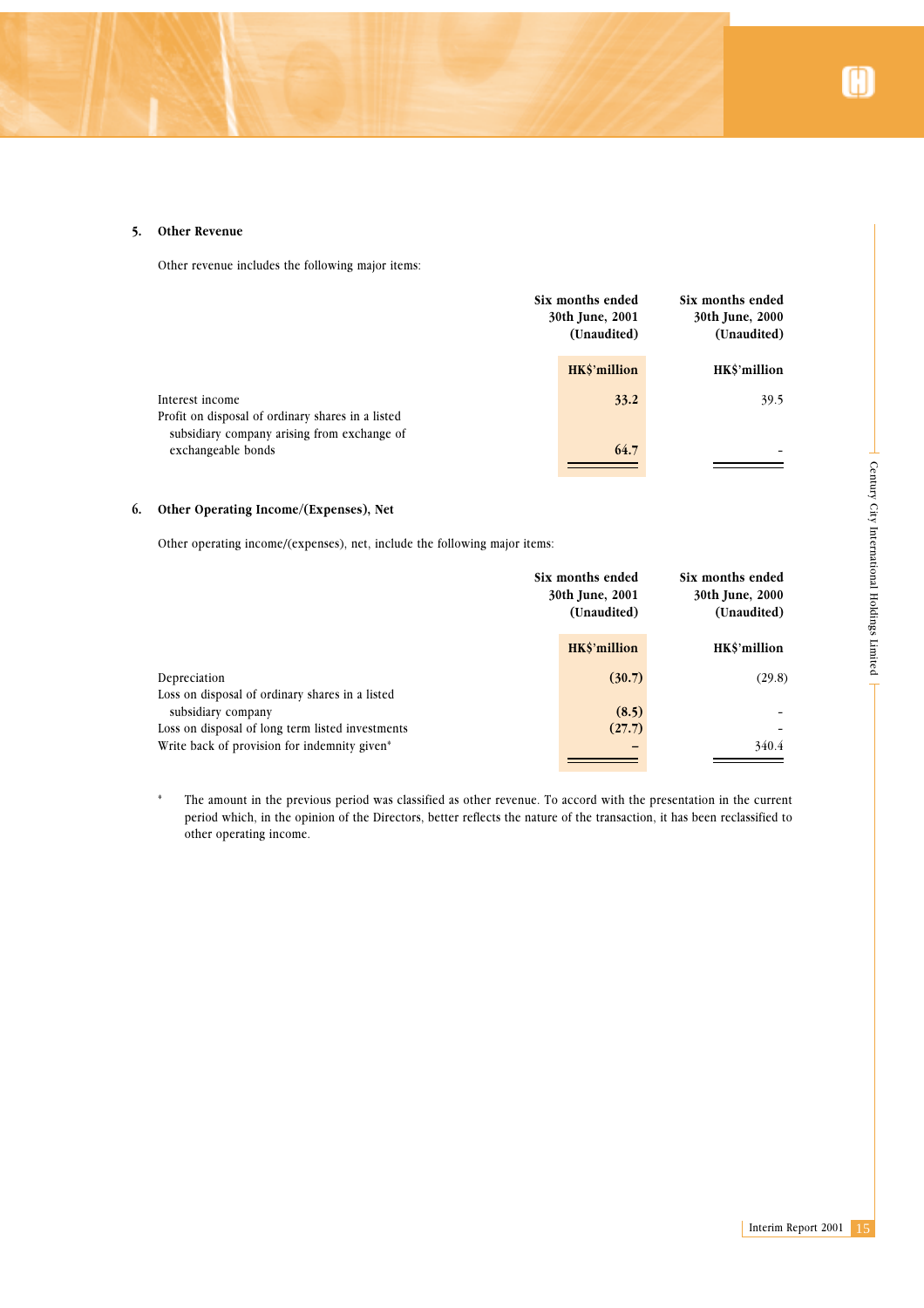### **7. Finance Costs**

| Six months ended<br>30th June, 2001<br>(Unaudited) | Six months ended<br>30th June, 2000<br>(Unaudited)       |
|----------------------------------------------------|----------------------------------------------------------|
| HK\$'million                                       | HK\$'million                                             |
|                                                    |                                                          |
| 221.7                                              | 298.4                                                    |
|                                                    |                                                          |
|                                                    | 71.5                                                     |
|                                                    | 369.9                                                    |
|                                                    |                                                          |
|                                                    | 105.2                                                    |
|                                                    | 475.1                                                    |
|                                                    |                                                          |
| (2.1)                                              | (21.4)                                                   |
|                                                    | 453.7                                                    |
|                                                    |                                                          |
| 9.7                                                | 12.9                                                     |
|                                                    |                                                          |
|                                                    |                                                          |
| 492.5                                              | 466.6                                                    |
|                                                    | 148.0<br>369.7<br>104.4<br>474.1<br>472.0<br>10.0<br>0.8 |

# **8. Tax**

|                                             | Premium provided on exchangeable bonds and<br>convertible bonds | 104.4                          | 105.2                          |
|---------------------------------------------|-----------------------------------------------------------------|--------------------------------|--------------------------------|
|                                             |                                                                 |                                |                                |
|                                             | Interest capitalised in respect of property development         | 474.1                          | 475.1                          |
|                                             | projects and construction contracts                             | (2.1)                          | (21.4)                         |
| Century City International Holdings Limited |                                                                 | 472.0                          | 453.7                          |
|                                             | Amortisation of deferred expenditure                            | 9.7                            | 12.9                           |
|                                             | Write off of deferred expenditure                               | $10.0$                         |                                |
|                                             | Other loan costs                                                | 0.8                            |                                |
|                                             | Total finance costs                                             | 492.5                          | 466.6                          |
| 8.                                          | Tax                                                             |                                |                                |
|                                             |                                                                 | Six months ended               | Six months ended               |
|                                             |                                                                 | 30th June, 2001<br>(Unaudited) | 30th June, 2000<br>(Unaudited) |
|                                             |                                                                 | HK\$'million                   | HK\$'million                   |
|                                             | The Group:                                                      |                                |                                |
|                                             | Provision for tax in respect of profits for the period:         |                                |                                |
|                                             | Hong Kong                                                       | 2.0                            | 4.0                            |
|                                             | Overseas                                                        | 0.2                            | $0.2\,$                        |
|                                             |                                                                 | 2.2                            | 4.2                            |
|                                             | Prior year overprovisions:                                      |                                |                                |
|                                             | Hong Kong                                                       | (0.4)                          | (0.5)                          |
|                                             | Capital gains tax - overseas                                    |                                | 7.3                            |
|                                             | Tax charge for the period                                       | $1.8$                          | 11.0                           |
|                                             |                                                                 |                                |                                |
|                                             |                                                                 |                                |                                |
|                                             |                                                                 |                                |                                |
|                                             |                                                                 |                                |                                |
|                                             |                                                                 |                                |                                |
|                                             |                                                                 |                                |                                |
| Interim Report 2001<br>16                   |                                                                 |                                |                                |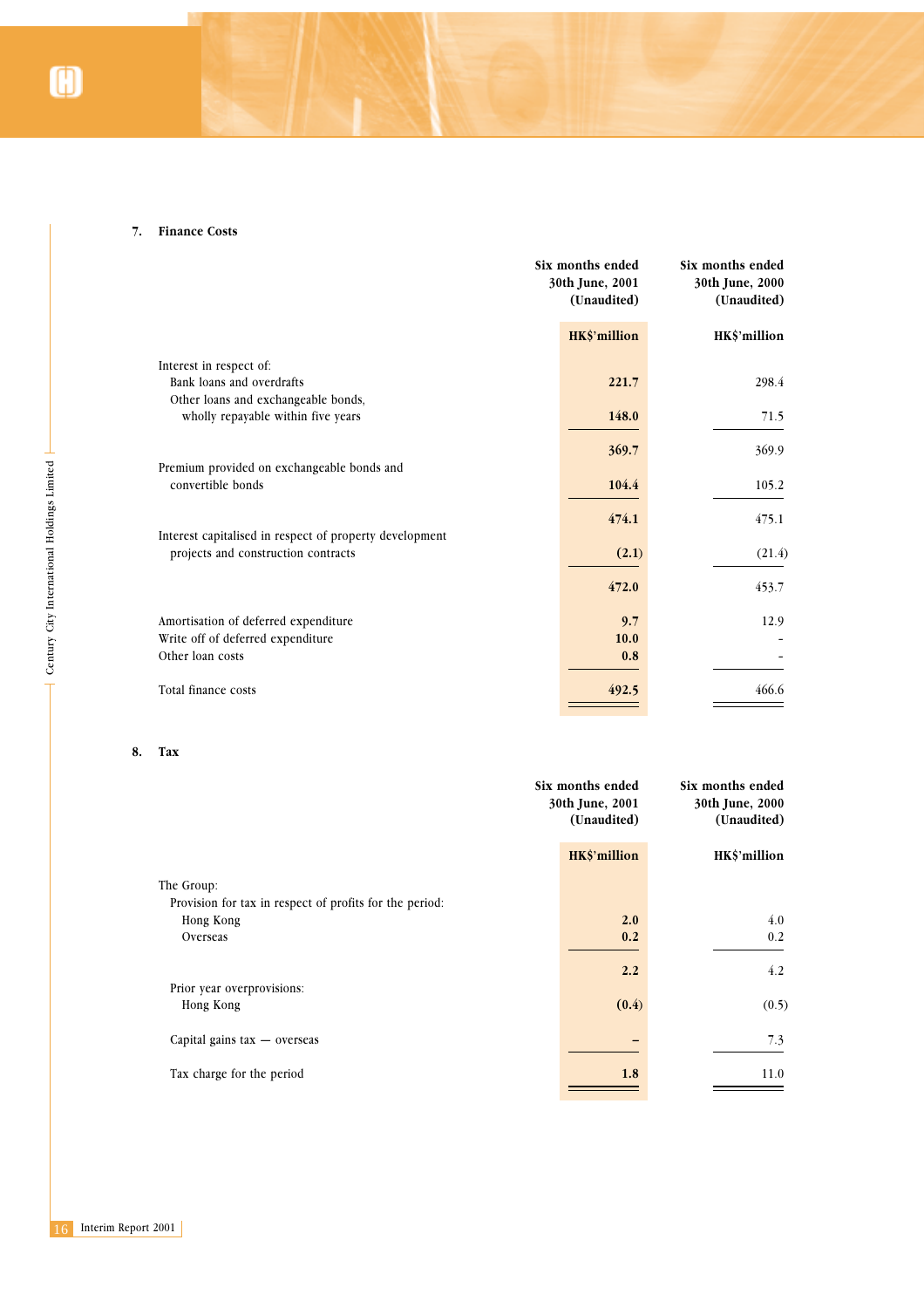Century City International Holdings Limited

The provision for Hong Kong profits tax has been calculated by applying the applicable tax rate of 16% (2000 - 16%) to the estimated assessable profits which were earned in or derived from Hong Kong during the period.

Tax on the profits of subsidiary companies operating overseas is calculated at the rates prevailing in the respective jurisdictions in which they operate, based on existing laws, practices and interpretations thereof.

No provision for tax is required for the associates or the jointly controlled entity as no assessable profits were earned by these associates or the jointly controlled entity during the period.

### **9. Transfer from Other Reserves**

For the period under review, an amount of HK\$2.4 million (2000 - nil) was transferred from reserves to accumulated losses.

#### **10. Earnings/(Loss) Per Share**

The calculation of basic earnings/(loss) per share is based on the net loss from ordinary activities attributable to shareholders for the period of HK\$251.1 million (2000 - net profit of HK\$113.6 million) and on the weighted average of 3,326.8 million (2000 - 3,255.6 million) shares of the Company in issue during the period.

No diluted earnings/(loss) per share is presented for the periods ended 30th June, 2000 and 2001, as no diluting events existed during the periods.

### **11. Dividend**

The Directors have resolved not to declare the payment of any interim dividend for the financial year ending 31st December, 2001 (2000 - nil).

#### **12. Long Term Investments**

table to<br>
erage of<br>
g events<br>
g events<br>
g events<br>
ing 31st<br>
ing 31st<br>
million)<br>
mpanies<br>
d in the<br>
Investee<br>
and the<br>
view to<br>
tions, in<br>
ultimate<br>
ts in the<br>
strements.<br>
Interim Report 2001 17 Included in the long term investments is an amount of HK\$298.9 million (31st December, 2000 - HK\$298.9 million) which represents the PHL Group's investments of 23% interest each in two sino-foreign joint venture companies (collectively, the "Investee Companies") in Beijing, The People's Republic of China (the "PRC"). As disclosed in the financial statements for the year ended 31st December, 2000, a land site beneficially and collectively held by the Investee Companies was resumed by the Land Bureau in Beijing on grounds of its prolonged idle condition. The Group and the other parties concerned have been undergoing negotiations with the relevant PRC government authorities with a view to safeguarding the Investee Companies' interest in the land site. While there has been some progress in the negotiations, in the opinion of the directors of PHL, it is still not possible to determine at this stage with reasonable certainty the ultimate outcome of the negotiations and hence, the provision, if any, required to be made against PHL Group's investments in the Investee Companies. Accordingly, no provision has been made in the financial statements in respect of these investments.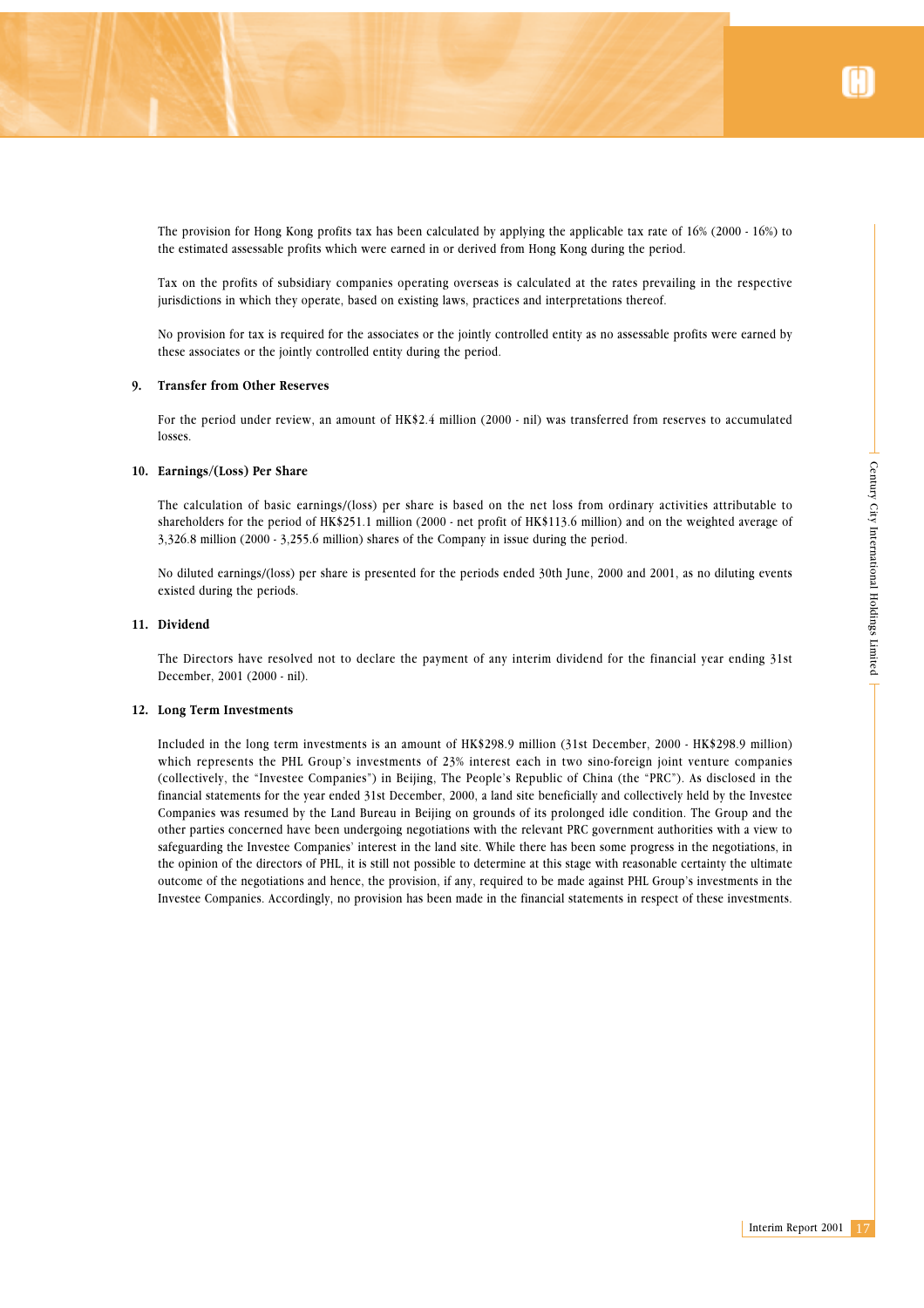### **13. Debtors, Deposits and Prepayments**

Included in the balance is an amount of HK\$196.9 million (31st December, 2000 - HK\$199.9 million) representing the trade debtors of the Group. The aged analysis of such debtors is as follows:

|                                 | 30th June, 2001<br>(Unaudited) |              |
|---------------------------------|--------------------------------|--------------|
|                                 | HK\$'million                   | HK\$'million |
| Outstanding balances with ages: |                                |              |
| Within 3 months                 | 144.1                          | 147.3        |
| Between 4 to 6 months           | 5.1                            | 5.3          |
| Between 7 to 12 months          | 4.6                            | 14.0         |
| Over 1 year                     | 65.5                           | 52.1         |
|                                 | 219.3                          | 218.7        |
| Provisions                      | (22.4)                         | (18.8)       |
|                                 | 196.9                          | 199.9        |

#### **Credit Terms**

# **14. Creditors and Accruals**

| Over 1 year                                                                                                                                                                                                                                                                                                                            | 65.5                           | 52.1                             |
|----------------------------------------------------------------------------------------------------------------------------------------------------------------------------------------------------------------------------------------------------------------------------------------------------------------------------------------|--------------------------------|----------------------------------|
|                                                                                                                                                                                                                                                                                                                                        | 219.3                          | 218.7                            |
| Provisions                                                                                                                                                                                                                                                                                                                             | (22.4)                         | (18.8)                           |
|                                                                                                                                                                                                                                                                                                                                        |                                |                                  |
|                                                                                                                                                                                                                                                                                                                                        | 196.9                          | 199.9                            |
|                                                                                                                                                                                                                                                                                                                                        |                                |                                  |
|                                                                                                                                                                                                                                                                                                                                        |                                |                                  |
| <b>Credit Terms</b>                                                                                                                                                                                                                                                                                                                    |                                |                                  |
| Century City International Holdings Limited<br>Trade debtors, which generally have credit terms of 2 to 90 days, are recognised and carried at their original invoice<br>amounts less provisions for doubtful debts which are made when collection of the full amounts is no longer probable. Ba<br>debts are written off as incurred. |                                |                                  |
| 14. Creditors and Accruals                                                                                                                                                                                                                                                                                                             |                                |                                  |
| Included in the balance is an amount of HK\$115.0 million (31st December, 2000 - HK\$109.3 million) representing the<br>trade creditors of the Group. The aged analysis of such creditors is as follows:                                                                                                                               |                                |                                  |
|                                                                                                                                                                                                                                                                                                                                        | 30th June, 2001<br>(Unaudited) | 31st December, 2000<br>(Audited) |
|                                                                                                                                                                                                                                                                                                                                        | HK\$'million                   | HK\$'million                     |
| Outstanding balances with ages:                                                                                                                                                                                                                                                                                                        |                                |                                  |
| Within 3 months                                                                                                                                                                                                                                                                                                                        | 84.1                           | 79.4                             |
| Between 4 to 6 months                                                                                                                                                                                                                                                                                                                  | 5.5                            | 3.1                              |
| Between 7 to 12 months                                                                                                                                                                                                                                                                                                                 | 1.6                            | 1.9                              |
| Over 1 year                                                                                                                                                                                                                                                                                                                            | 23.8                           | 24.9                             |
|                                                                                                                                                                                                                                                                                                                                        | 115.0                          | 109.3                            |
|                                                                                                                                                                                                                                                                                                                                        |                                |                                  |
|                                                                                                                                                                                                                                                                                                                                        |                                |                                  |
|                                                                                                                                                                                                                                                                                                                                        |                                |                                  |
|                                                                                                                                                                                                                                                                                                                                        |                                |                                  |
|                                                                                                                                                                                                                                                                                                                                        |                                |                                  |
|                                                                                                                                                                                                                                                                                                                                        |                                |                                  |
|                                                                                                                                                                                                                                                                                                                                        |                                |                                  |
|                                                                                                                                                                                                                                                                                                                                        |                                |                                  |
|                                                                                                                                                                                                                                                                                                                                        |                                |                                  |
| Interim Report 2001<br>18                                                                                                                                                                                                                                                                                                              |                                |                                  |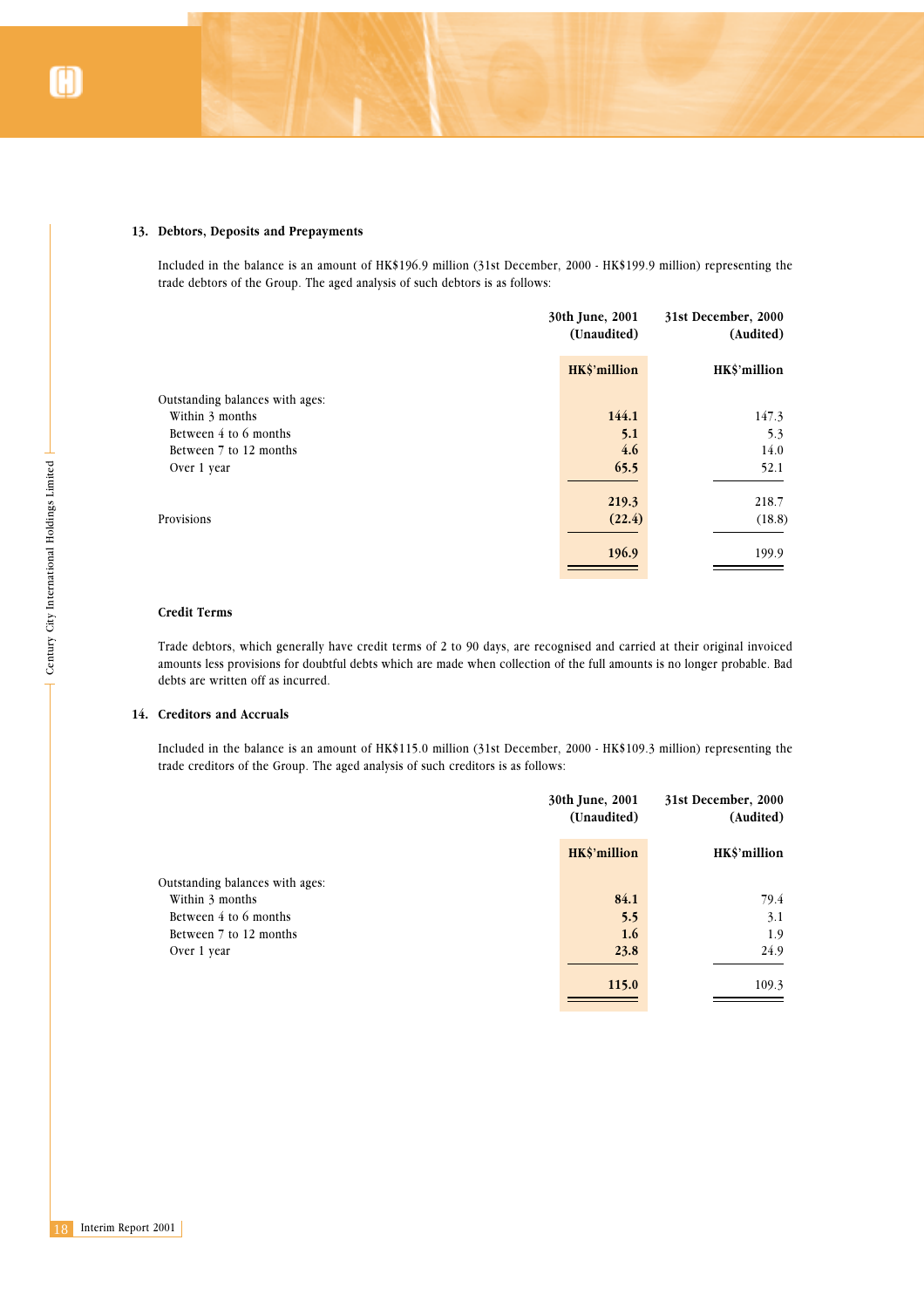# **15. Reserves**

|                                   | Share<br>premium<br>account<br>(Unaudited) | Capital<br>redemption<br>reserve<br>(Unaudited) | Capital<br>reserve<br>(Unaudited)                                                          | Revaluation<br>reserves<br>(Unaudited) | Exchange<br>equalisation Accumulated<br>reserve<br>(Unaudited) | losses<br>(Unaudited)    | Total<br>(Unaudited)     |  |
|-----------------------------------|--------------------------------------------|-------------------------------------------------|--------------------------------------------------------------------------------------------|----------------------------------------|----------------------------------------------------------------|--------------------------|--------------------------|--|
|                                   |                                            |                                                 | HK\$'million HK\$'million HK\$'million HK\$'million HK\$'million HK\$'million HK\$'million |                                        |                                                                |                          |                          |  |
| At 1st January, 2001:             |                                            |                                                 |                                                                                            |                                        |                                                                |                          |                          |  |
| As previously stated<br>(Audited) | $888.4\,$                                  | $4.4\,$                                         | 3,226.9                                                                                    | 64.7                                   | (3.2)                                                          | (2,958.7)                | 1,222.5                  |  |
| Prior year adjustment             |                                            |                                                 |                                                                                            |                                        |                                                                |                          |                          |  |
| (note)                            | $\overline{a}$                             | $\qquad \qquad \blacksquare$                    | 156.5                                                                                      | $\overline{\phantom{0}}$               | $\qquad \qquad \blacksquare$                                   | (156.5)                  |                          |  |
| As restated                       | $888.4\,$                                  | $4.4\,$                                         | 3,383.4                                                                                    | 64.7                                   | (3.2)                                                          | (3, 115.2)               | 1,222.5                  |  |
| Movement in fair value of         |                                            |                                                 |                                                                                            |                                        |                                                                |                          |                          |  |
| long term investments             |                                            |                                                 | $\overline{\phantom{a}}$                                                                   | (2.5)                                  |                                                                | L,                       | (2.5)                    |  |
| Release on disposal of            |                                            |                                                 |                                                                                            |                                        |                                                                |                          |                          |  |
| ordinary shares in the listed     |                                            |                                                 |                                                                                            |                                        |                                                                |                          |                          |  |
| subsidiary companies              | ÷,                                         | $\overline{a}$                                  | (57.5)                                                                                     | (1.0)                                  | $0.1\,$                                                        | $\overline{\phantom{0}}$ | (58.4)                   |  |
| Release on disposal of            |                                            |                                                 |                                                                                            |                                        |                                                                |                          |                          |  |
| long term investments             |                                            | $\overline{a}$                                  | $\overline{\phantom{a}}$                                                                   | 14.2                                   | $\qquad \qquad \blacksquare$                                   | $\overline{\phantom{0}}$ | $14.2\,$                 |  |
| Transfers                         |                                            |                                                 | $\overline{\phantom{m}}$                                                                   | (2.4)                                  | $\overline{\phantom{a}}$                                       | $2.4\,$                  | $\overline{\phantom{a}}$ |  |
| Net loss for the period           |                                            |                                                 | $\overline{\phantom{m}}$                                                                   | $\Box$                                 | $\overline{\phantom{a}}$                                       | (251.1)                  | (251.1)                  |  |
| At 30th June, 2001                | 888.4                                      | 4.4                                             | 3,325.9                                                                                    | 73.0                                   | (3.1)                                                          | (3,363.9)                | 924.7                    |  |
|                                   |                                            |                                                 |                                                                                            |                                        |                                                                |                          |                          |  |
|                                   |                                            |                                                 |                                                                                            |                                        |                                                                |                          |                          |  |
|                                   |                                            |                                                 |                                                                                            |                                        |                                                                |                          |                          |  |
|                                   |                                            |                                                 |                                                                                            |                                        |                                                                |                          |                          |  |
|                                   |                                            |                                                 |                                                                                            |                                        |                                                                |                          |                          |  |
|                                   |                                            |                                                 |                                                                                            |                                        |                                                                |                          |                          |  |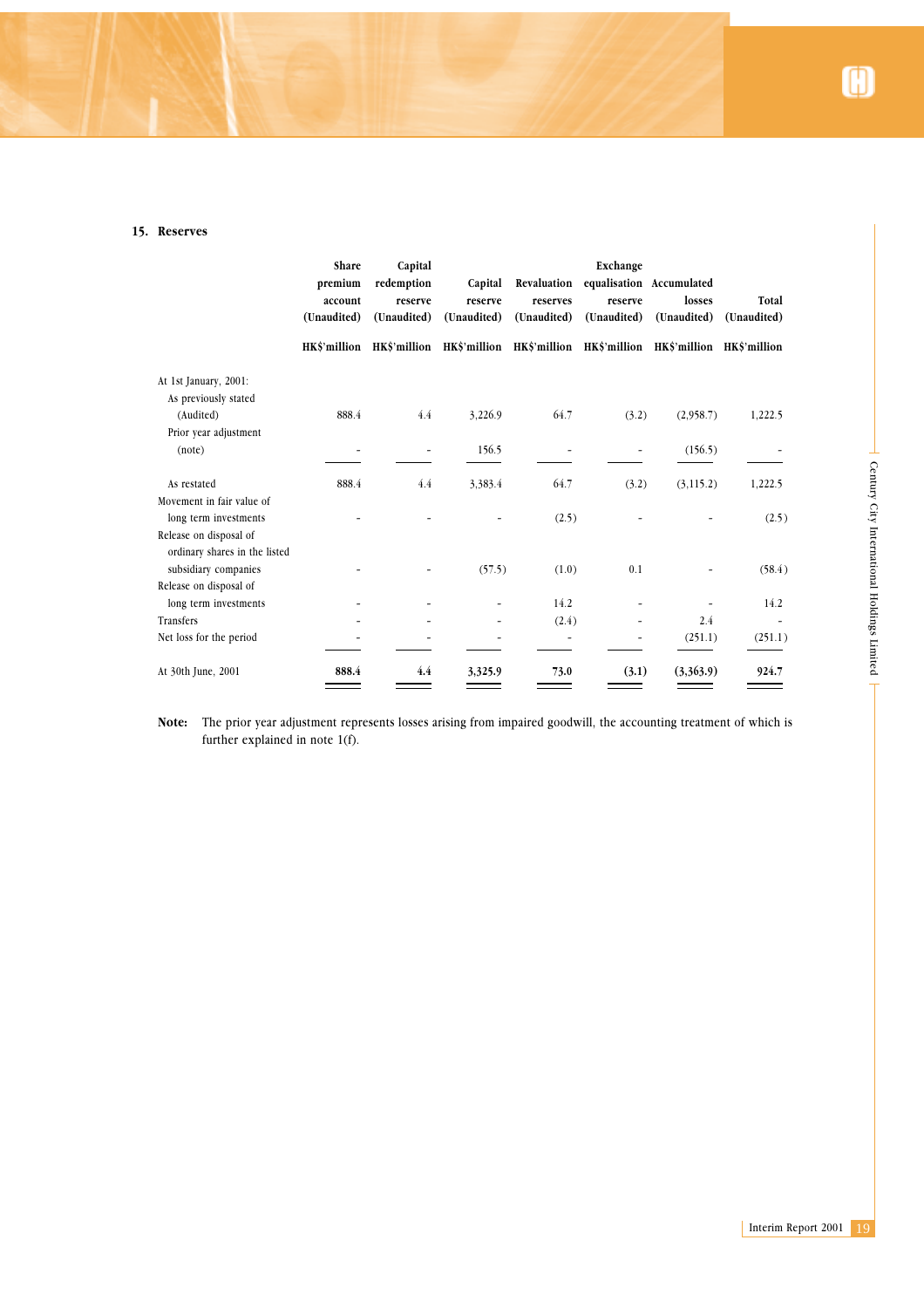### **16. Related Party Transactions**

The Group had the following material related party transactions during the period:

|                                                                                                        | Six months ended<br>30th June, 2001<br>(Unaudited) |              | Six months ended<br>30th June, 2000<br>(Unaudited) |  |
|--------------------------------------------------------------------------------------------------------|----------------------------------------------------|--------------|----------------------------------------------------|--|
|                                                                                                        | <b>Notes</b>                                       | HK\$'million | HK\$'million                                       |  |
| Advertising, promotion and information<br>technology service fees (including cost                      |                                                    |              |                                                    |  |
| reimbursements) paid to an associate                                                                   | (a)                                                | 9.0          | 12.1                                               |  |
| Interest on loans to associates                                                                        | (b)                                                | 5.7          | 5.7                                                |  |
| Guarantees given in respect of a banking facility<br>of a jointly controlled entity                    | (b)                                                | 2,310.0      | 2,310.0                                            |  |
| Guarantee given in respect of a banking facility<br>of an associate, which had been fully provided for | (b)                                                | 109.0        | 246.6                                              |  |

### **Notes:**

- (a) The advertising and promotion fees comprised a retainer determined by reference to the estimated volume of advertising and promotional activities of the Group and a standard fee based on total costs involved, in addition to which actual costs and out-of-pocket expenses incurred were reimbursed. During the period, information technology services were also provided, the fees for which were charged on project basis.
- (b) The nature and terms of these related party transactions are similar to those disclosed in the Group's audited consolidated financial statements for the year ended 31st December, 2000.

### **17. Pledge of Assets**

At 30th June, 2001, certain of the Group's time deposits, listed investments, fixed assets including properties and equipment, properties under development, inventories and receivables with a total book value of HK\$14,035.7 million (31st December, 2000 - HK\$14,235.0 million) and certain ordinary shares in two listed subsidiary companies and the shares held in a jointly controlled entity were pledged to secure general banking facilities granted to the Group and the jointly controlled entity and to secure exchange rights under the exchangeable bonds issued by the PHL Group.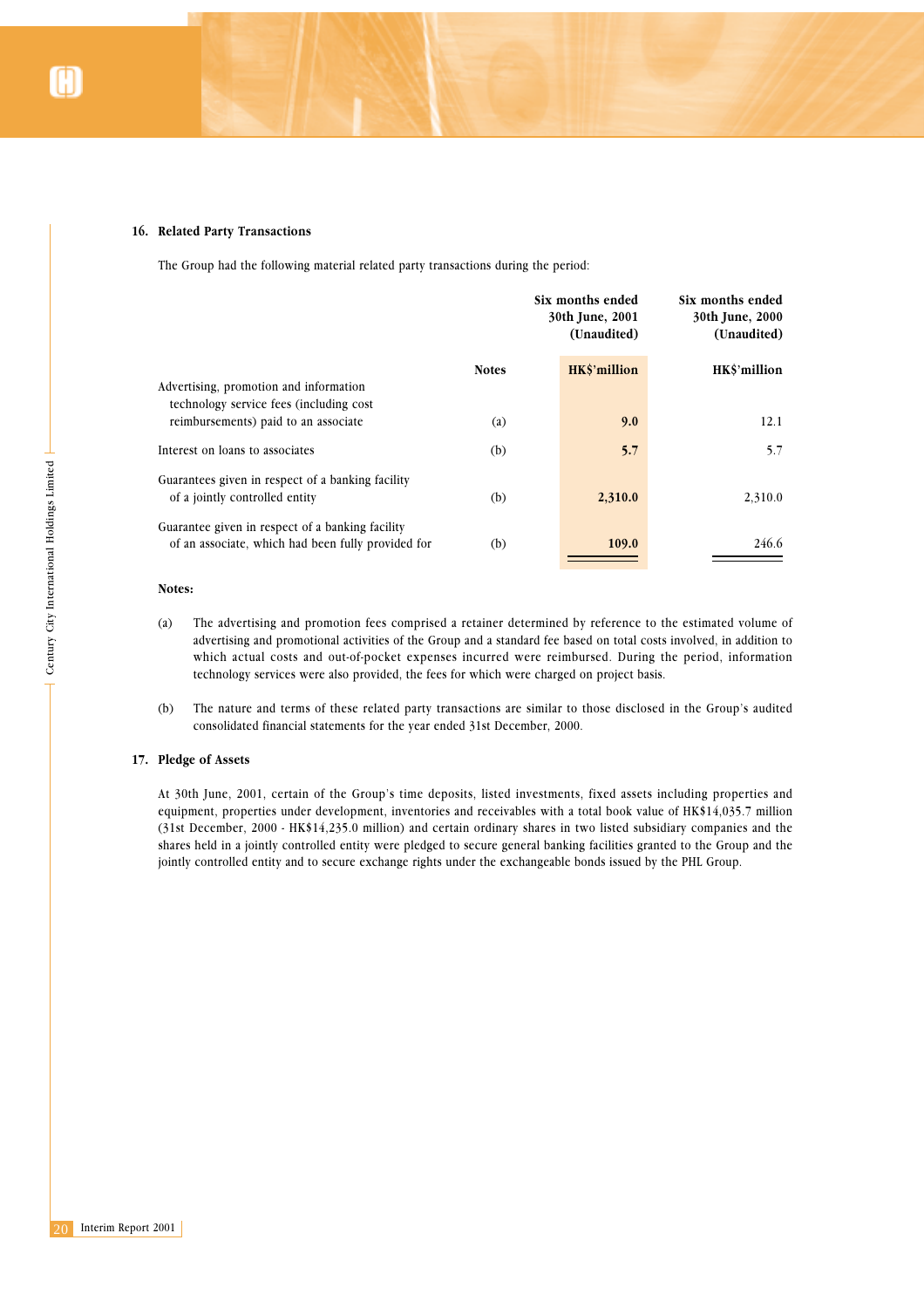### **18. Contingent Liabilities**

At 30th June, 2001, the Group had the following contingent liabilities:

|                   |                                                                                                   | 30th June, 2001<br>(Unaudited) | 31st December, 2000<br>(Audited) |
|-------------------|---------------------------------------------------------------------------------------------------|--------------------------------|----------------------------------|
| $\left( a\right)$ | Corporate guarantees provided in respect of the<br>attributable share of an outstanding bank loan | HK\$'million                   | HKS'million                      |
|                   | of a jointly controlled entity                                                                    | 1,757.7                        | 1,757.7                          |

(b) On 18th November, 1999, Regal International (BVI) Holdings Limited ("Regal BVI"), a wholly-owned subsidiary company of RHIHL Group, entered into a securities purchase agreement ("SP Agreement") with an independent party (the "Purchaser") with respect to the disposal by Regal BVI to the Purchaser of its interests in hotel ownership and hotel management in the United States of America.

### **19. Commitments**

| company of RHIHL Group, entered into a securities purchase agreement ("SP Agreement") with an independent<br>party (the "Purchaser") with respect to the disposal by Regal BVI to the Purchaser of its interests in hotel ownership<br>and hotel management in the United States of America.                                                                                                                                                              |                                |                                  |                                             |
|-----------------------------------------------------------------------------------------------------------------------------------------------------------------------------------------------------------------------------------------------------------------------------------------------------------------------------------------------------------------------------------------------------------------------------------------------------------|--------------------------------|----------------------------------|---------------------------------------------|
| The SP Agreement contains representations, warranties and indemnification given by Regal BVI which are normal<br>and usual for transactions of similar nature. At the date of this report, save for amounts ascertained and provided in<br>the financial statements, the directors of RHIHL are unable either to assess the likelihood of the crystallisation of any<br>contingent liability or to estimate the amounts thereof with reasonable accuracy. |                                |                                  | Century City International Holdings Limited |
| Commitments                                                                                                                                                                                                                                                                                                                                                                                                                                               |                                |                                  |                                             |
| At 30th June, 2001, the Group had the following outstanding capital commitments:                                                                                                                                                                                                                                                                                                                                                                          |                                |                                  |                                             |
|                                                                                                                                                                                                                                                                                                                                                                                                                                                           | 30th June, 2001<br>(Unaudited) | 31st December, 2000<br>(Audited) |                                             |
|                                                                                                                                                                                                                                                                                                                                                                                                                                                           | HK\$'million                   | HK\$'million                     |                                             |
| Capital commitments in respect of acquisition of<br>interests in a hotel property in The People's Republic of China:                                                                                                                                                                                                                                                                                                                                      |                                |                                  |                                             |
| Authorised and contracted for                                                                                                                                                                                                                                                                                                                                                                                                                             | 3.4                            | 6.5                              |                                             |
| Capital commitments in respect of the renovation or<br>improvement of hotel properties:                                                                                                                                                                                                                                                                                                                                                                   |                                |                                  |                                             |
| Authorised and contracted for                                                                                                                                                                                                                                                                                                                                                                                                                             | 19.8                           | 26.0                             |                                             |
| Authorised, but not contracted for                                                                                                                                                                                                                                                                                                                                                                                                                        | 6.1                            | 81.0                             |                                             |
|                                                                                                                                                                                                                                                                                                                                                                                                                                                           | 25.9                           | 107.0                            |                                             |
| Capital commitments in respect of a property<br>development project:                                                                                                                                                                                                                                                                                                                                                                                      |                                |                                  |                                             |
| Authorised and contracted for                                                                                                                                                                                                                                                                                                                                                                                                                             | 2.9                            | 2.9                              |                                             |
| Authorised, but not contracted for                                                                                                                                                                                                                                                                                                                                                                                                                        | 36.0                           | 36.0                             |                                             |
|                                                                                                                                                                                                                                                                                                                                                                                                                                                           | 38.9                           | 38.9                             |                                             |
|                                                                                                                                                                                                                                                                                                                                                                                                                                                           | 68.2                           | 152.4                            |                                             |
|                                                                                                                                                                                                                                                                                                                                                                                                                                                           |                                |                                  |                                             |
|                                                                                                                                                                                                                                                                                                                                                                                                                                                           |                                |                                  |                                             |
|                                                                                                                                                                                                                                                                                                                                                                                                                                                           |                                |                                  |                                             |
|                                                                                                                                                                                                                                                                                                                                                                                                                                                           |                                | Interim Report 2001              | 21                                          |